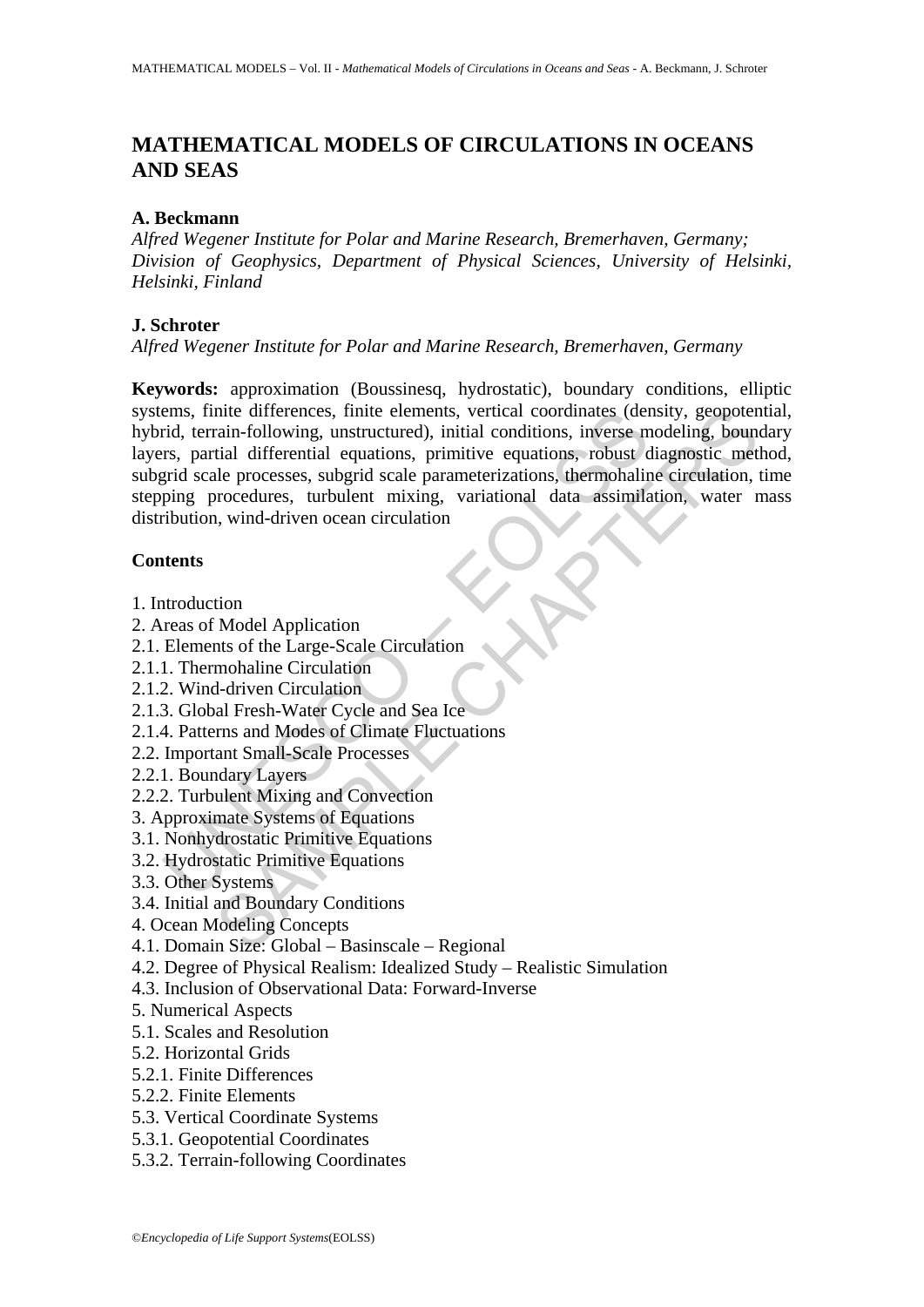5.3.3. Density Coordinates 5.3.4. Unstructured and Hybrid Coordinates 5.4. Advection Schemes 5.5. Subgridscale Parameterizations 5.5.1. Diffusive Effects 5.5.2. Orientation of Mixing 5.5.3. Nondiffusive Effects 5.5.4. Parameterization of Convection 5.5.5. Filtering 5.6. Solution Procedures 5.6.1. Explicit and Implicit Time Stepping 5.6.2. Elliptic Systems 5.7. Technical Aspects 6. The Quality of Model Results; Validation and Evaluation 7. Outlook Glossary Bibliography Biographical Sketches **Summary** 

The Quality of Model Results; Validation and Evaluation<br>
witlook<br>
ssary<br>
utography<br>
utook<br>
ssary<br>
utook<br>
ssary<br>
utook<br>
ssary<br>
marry<br>
scenting the pertinent theoretical, conceptual and<br>
t, the main areas of application for The political set of the median set of the median set of the need for and the median set of the need of a political conseption of numerical appear of a political conseption for numerical ocean modeling are highlight genera This chapter gives an overview of state-of-the-art methods in computational oceanography, presenting the pertinent theoretical, conceptual and numerical aspects. First, the main areas of application for numerical ocean modeling are highlighted, introducing the reader to oceanic phenomena and processes that are relevant for global and regional ocean climate. After a concise presentation of the system of equations that serves as the basis for geophysical fluid dynamics, and a number of widely used approximations, the various philosophies and approaches currently used in ocean modeling are explained. The main part is devoted to the numerical aspects, like coordinates, grids, resolution, algorithms and parameterizations as well as solution procedures. The utilization of observational data as initial, boundary and validation data is presented. In addition, methods on how to derive diagnostic inverse estimates of ocean circulation and climate from observations are discussed. In the two concluding sections, the need for rigorous model evaluation is stressed and some comments on the future of numerical ocean modeling are offered.

### **1. Introduction**

Over the past decades the need for and interest in understanding the ocean circulation and its variability has greatly increased; as a consequence, large efforts have been directed towards describing, monitoring, forecasting oceanic dynamics.

The ocean is subject to external forces that result from air–sea interaction at the interface between these two media (the *contact forces*: fluxes of heat, fresh water, and momentum), the direct solar radiation (penetrating a few tens of meters into the ocean), tidal forces (as a *body force*, acting on each water parcel), as well as geothermal heating (and the corresponding salt input) from below and from lateral boundaries in form of river runoff and melting and freezing of ice.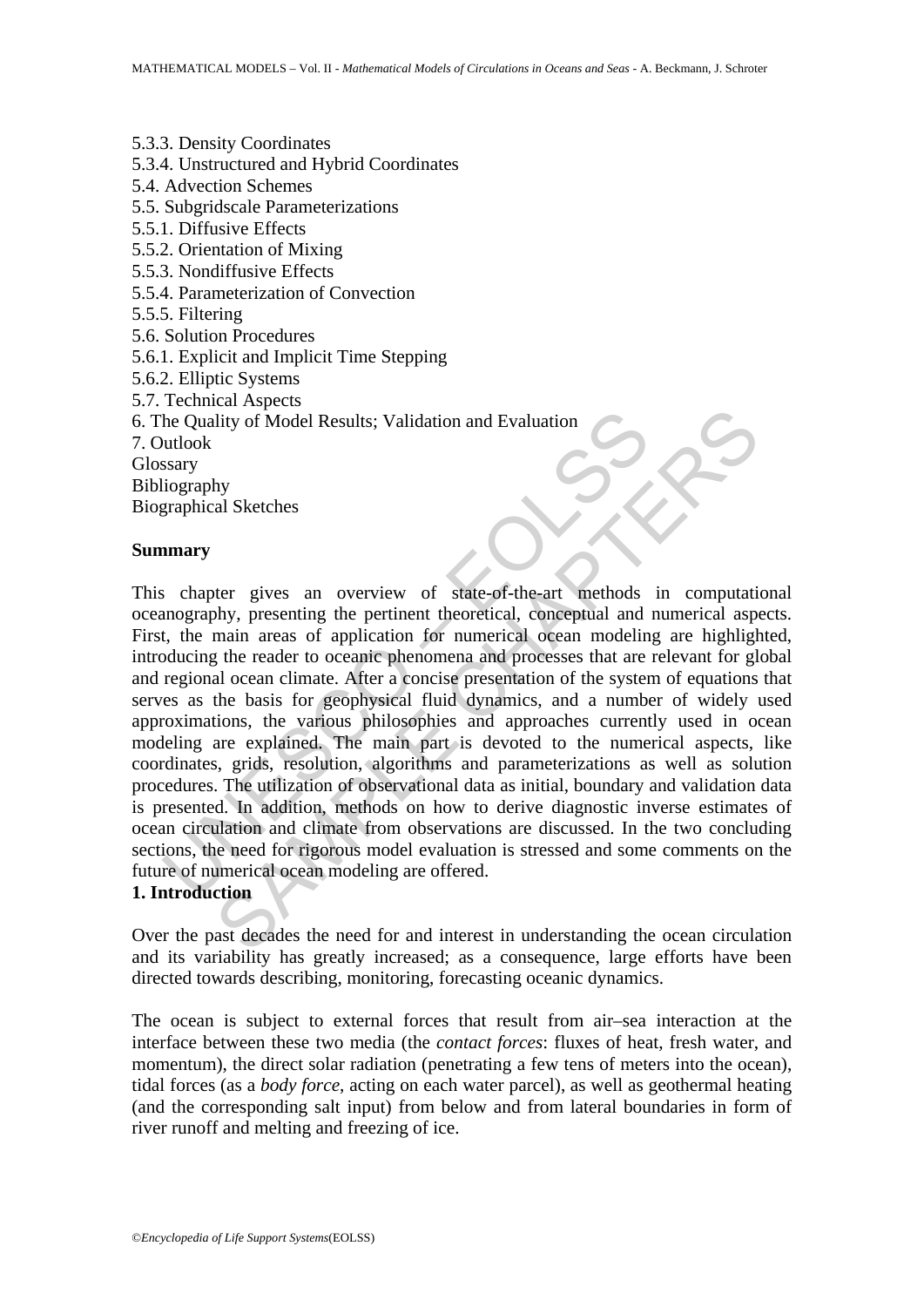As a result, a large variety of processes exists, on scales ranging from global to molecular. Many of the corresponding phenomena are further modified by the complex geometry of the ocean basins. The spectrum is continuous in both time and space, and processes on all scales influence each other. Characteristic length and time scales are depicted in Figure 1.



Figure 1: Spatial and temporal scales of oceanic dynamics

Mathematical models of the circulation and water mass distribution in oceans and seas have first been developed in the late 1960s. They are based on the numerical implementation of partial differential equations and offer the possibility to study nonlinear ocean dynamics and thermodynamics in complex geometries and with (temporally and spatially) variable forcing.

The numerical methods are similar to those used in atmospheric models. Still, the ocean requires special measures, as some of the important dynamical aspects are quite different from the atmosphere. In comparison with the atmosphere we note : (a) the existence of *lateral boundaries* on the fluid which introduces unique characteristics; (b) relatively small horizontal scales of highly energetic motions; (c) relatively long time scales associated with important branches of the global circulation; (d) forcing at the surface rather than at the bottom; and (e) a much sparser observational data base.

Today, a number of Ocean General Circulation Models (OGCMs) exist and are available for research within the scientific community. They are used for both forecast/hindcast of the state of (parts of) the ocean in support of atmospheric prediction or the operation of ships (operational tidal prediction models also fall into this category), as well as the investigation of physical parameter sensitivities, the relative importance of atmospheric forcing as well as individual mechanisms of ocean dynamics.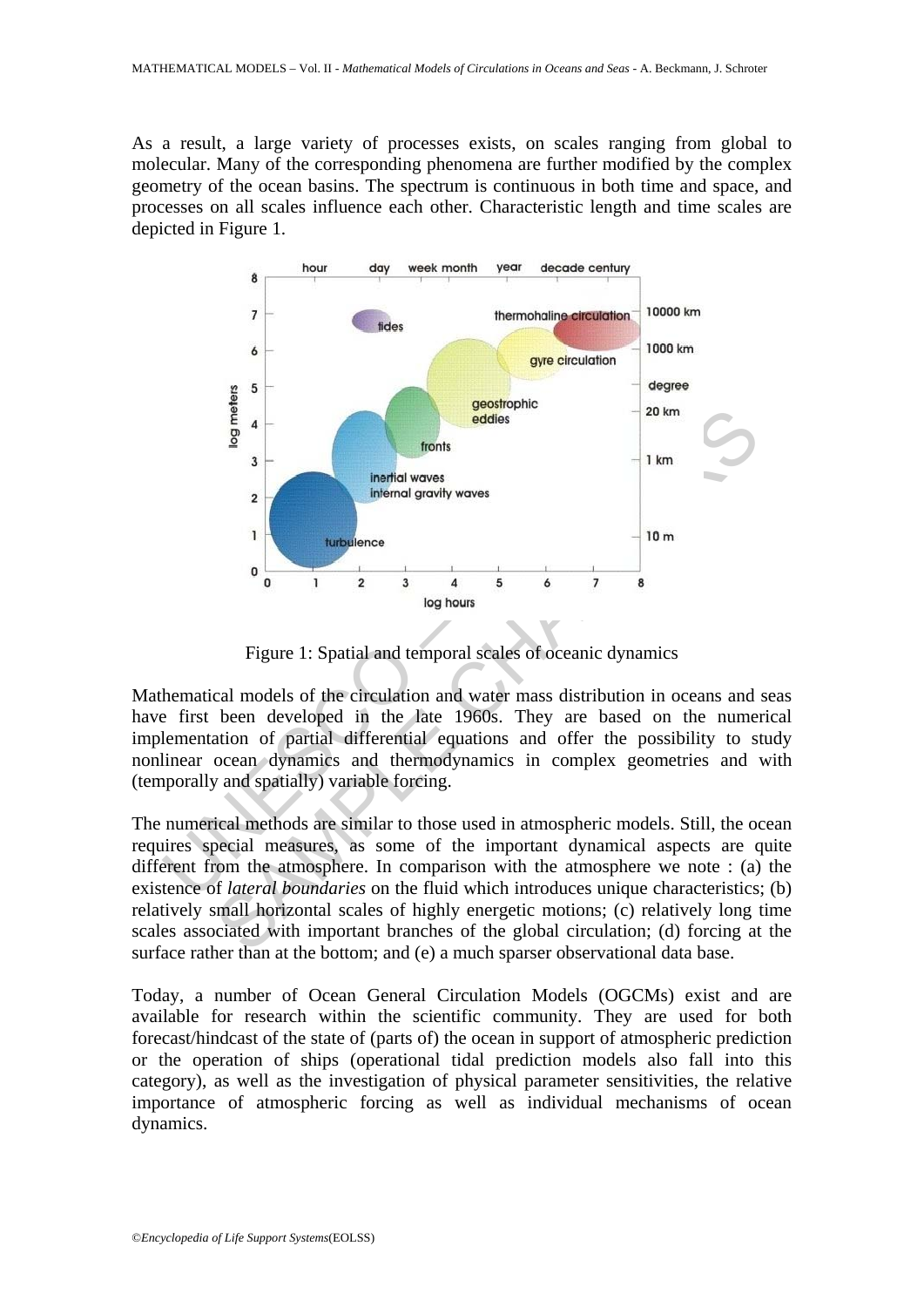Increasingly, ocean models are used as components for *climate research*, where the interannual and interdecadal variability of the ocean, both natural and anthropogenic, is investigated. Questions like abrupt climate change, past climates (including sea level changes) are addressed, as well as predictions ("scenarios") for the next century. Another focus is the use of ocean models in coupled studies of biogeochemical aspects. Prominent examples are the global carbon cycle (including the biological carbon pump), ecosystem studies (relevant for fisheries), sedimentation and sediment transport as well as studies of contaminant pathways. Many characteristics of the variability, steady states, equilibria, and limits of marine ecosystems can only be understood within an interdisciplinary framework that builds on a mathematical model of ocean physics, coupled to a biological model. Thus, ocean modeling has developed into a field with importance far beyond physical oceanography. Mathematical modeling forms the basis for targeted observations, and at the same time allows decision-makers to develop strategies to restrict anthropogenic impact or react to perturbations to these systems, especially in the coastal oceans.

This chapter presents the theoretical, conceptual and numerical aspects of mathematical ocean modeling, as well as *quantitative model validation and quality of model results*. First, we give a brief overview of the current and future areas of research, followed by a presentation of systems of equation, concepts, numerical and technical aspects.

#### **2. Areas of Model Application**

tegies to restrict anthropogenic impact or react to perturbations<br>cially in the coastal oceans.<br>So chapter presents the theoretical, conceptual and numerical aspect<br>an modelling, as well as *quantitative model validation a* Today's high priority research areas and topics must be seen as a net of multiplyconnected subjects. In its center, we find the overarching field of *climate research*, specifically the ocean's role in climate, including aspects of biogeochemistry and marine ecosystems. Modeling studies are carried out on both global and regional scales. Examples are given in the following chapters.

# **2.1. Elements of the Large-Scale Circulation**

### **2.1.1. Thermohaline Circulation**

To restrict anthropogenic impact or react to perturbations to these systs<br>in the coastal oceans.<br>For presents the theoretical, conceptual and numerical aspects of mathema<br>eling, as well as *quantitative model validation an* The most prominent global oceanic phenomenon is the thermohaline circulation, a system of connected basin–scale circulations that fill all major parts of the world's ocean, with associated time scales of centuries to millennia. This circulation is often described in a simplified way as the *oceanic conveyor belt* (see Figure 2). It is characterized by relatively small regions of downward motion in high latitudes (mainly in the Greenland, Labrador and Weddell Seas) and gradual upwelling throughout the ocean but concentrated near continental margins and other regions with large variations in bottom topography. This quasi-continuous circulation is constrained by large scale bottom topography, which divides the global ocean into individual basins. Often only small passages allow for an exchange between these basins – which highlight the critical importance of small scale processes for even the large scale circulation.

This circulation mode features a meridional overturning component that transports heat poleward. It is therefore one of the fundamental components of our global climate system.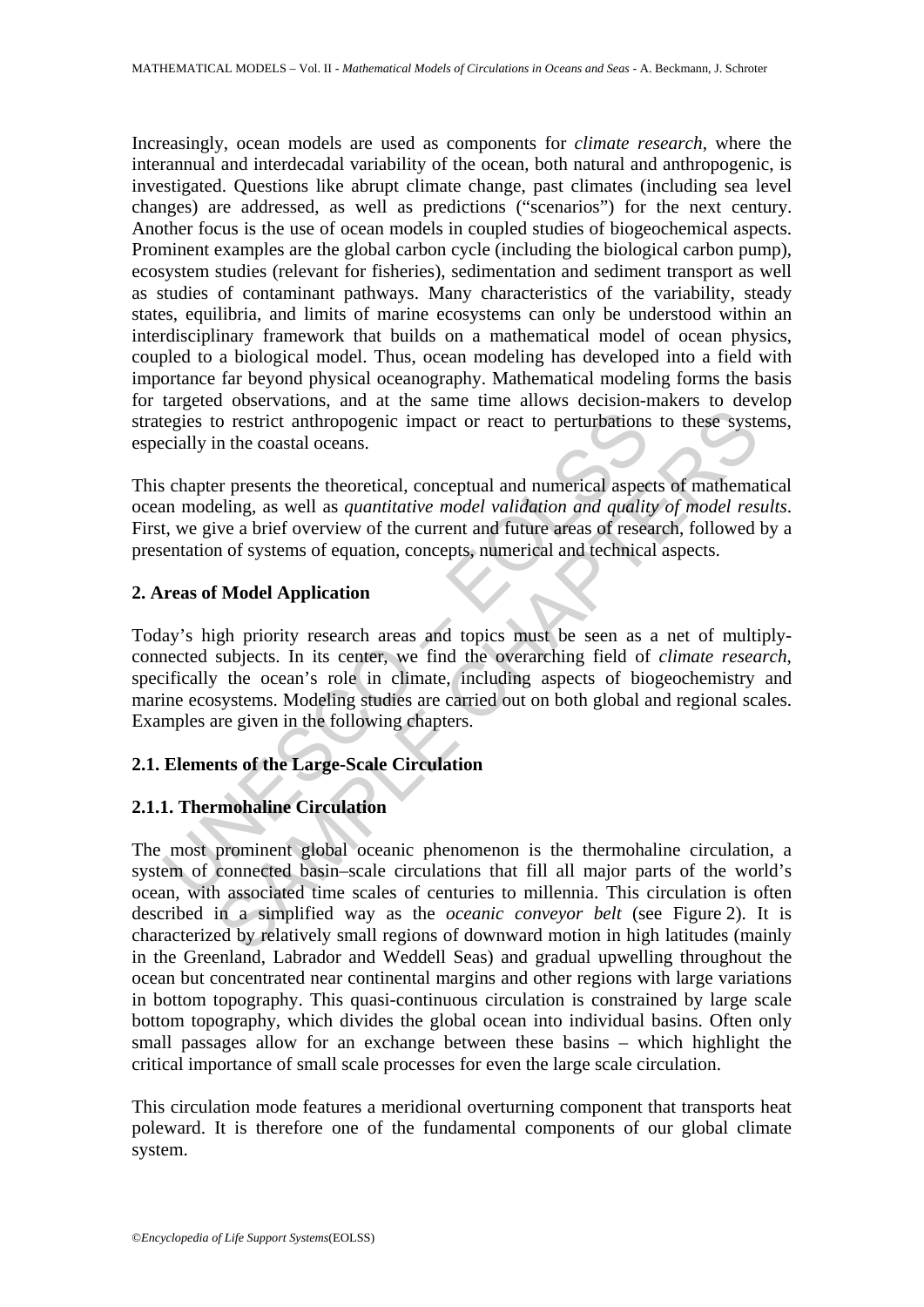

Figure 2: A three-layer, interbasin-scale thermohaline conveyor belt. (After [1])

#### **2.1.2. Wind-driven Circulation**



Figure 3: Schematic representation of mean circulation features in the global ocean The wind–driven part of the ocean circulation is mainly horizontal and extends down to the main thermocline (i.e., the upper 1000 m in mid-latitudes). It reflects the large-scale patterns of the atmospheric wind field (Figure 3). Due to the influence of the Earth's rotation, these wind-driven gyres have intensified western boundary currents. Meridional gyre boundaries are the polar and subpolar fronts which are associated with strong temperature changes, as well as the equatorial current system. The eastern basins are characterized by relatively weak and variable currents, but also by prominent upwelling regions and eastern boundary currents. The upwelling regions are important areas of biological production and intensified exchange between ocean and atmosphere.

#### **2.1.3. Global Fresh-Water Cycle and Sea Ice**

Combined with the meridional heat transport by ocean currents, fresh water is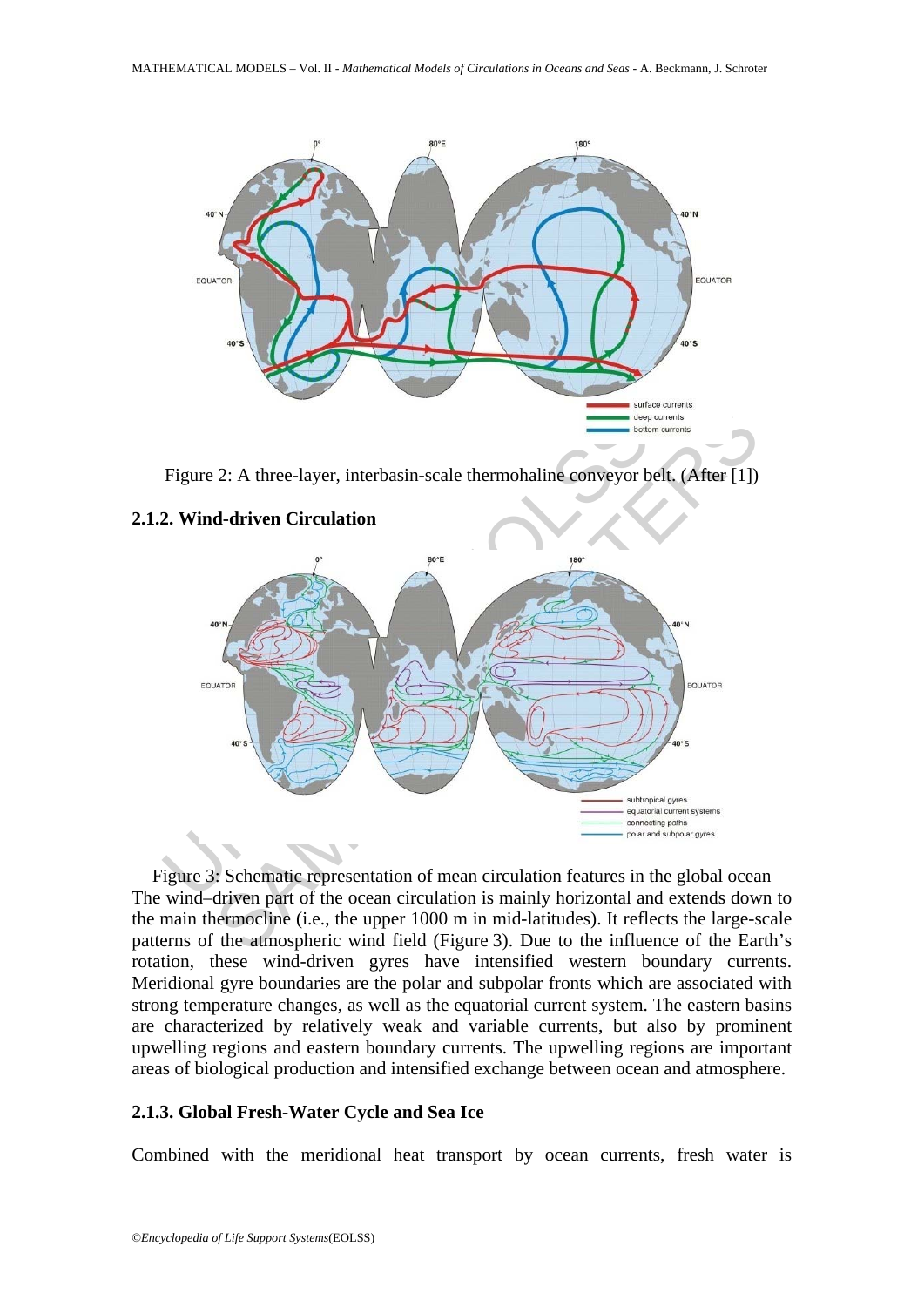redistributed. In high latitudes, part of the transport is achieved by sea ice. The understanding of its growth, movement and decay is important not only scientifically but also logistically, because it affects human activities in these areas (e.g., ship traffic, offshore technology).

Consequently, models of the ocean circulation in high latitudes have to be supplemented by an interactive sea ice component to study the consequences of ice–ocean interaction on regional to global scales. The sea ice model predicts the temporal evolution of the ice cover, thus providing the boundary conditions for the ocean circulation model. The most important interactions between sea ice and ocean occur due to,

- the growth of (low salinity) sea ice through freezing of sea water; the correspondingbrine release leads to an increase in density and may induce oceanic convection;
- the drift of ice in response to wind and ocean currents, the deformation (ridging) due to shear and convergence; the generation of areas of open water (leads, polynyas) with locally increased oceanic heat flux;
- the melting of ice and the corresponding stabilization of the surface stratification; and
- isolation of the ocean from the atmosphere in ice covered areas,

all of which need to be adequately represented (either resolved or parameterized) in coupled sea ice-ocean models.

# **2.1.4. Patterns and Modes of Climate Fluctuations**

convection;<br>
the drift of ice in response to wind and ocean currents, the def<br>
due to shear and convergence; the generation of areas of o<br>
polynyas) with locally increased oceanic heat flux;<br>
the melting of ice and the cor Show the collistic control and other states and controlled the methods of the deformation (inclusion; the deformation of a readily increased oceanic heat flux; the deformation of the surface and convergence; the generatio The variability and predictability of large–scale patterns is a key question of climate research. One of the widely-known phenomena is *El Niño*, a process of closely linked atmosphere–ocean dynamics in the tropical Pacific. Other examples are the North Atlantic Oscillation (NAO), or the Antarctic Circumpolar Wave (ACW). Oscillations and wavelike phenomena are a fundamental class of variability. The latter is an example of the class of wavelike perturbations; planetary Rossby waves (traveling westward), Kelvin waves and topographic waves are the main mechanisms for transmitting signals across large distances.

# **2.2. Important Small-Scale Processes**

A number of small-scale ocean processes are important for understanding and predicting climate variability and change: Most of them fall into the two categories of *oceanic boundary layers* (including the coastal ocean) and *turbulent mixing* (including vertical convection).

# **2.2.1. Boundary Layers**

While the interior of the ocean can be largely described as geostrophic and hydrostatic, the dynamical balances are different at the boundaries (Figure 4). The *surface mixed layer* (SML) represents the part of the ocean that is directly in contact with the atmosphere. It is characterized by enhanced levels of turbulence, and an almost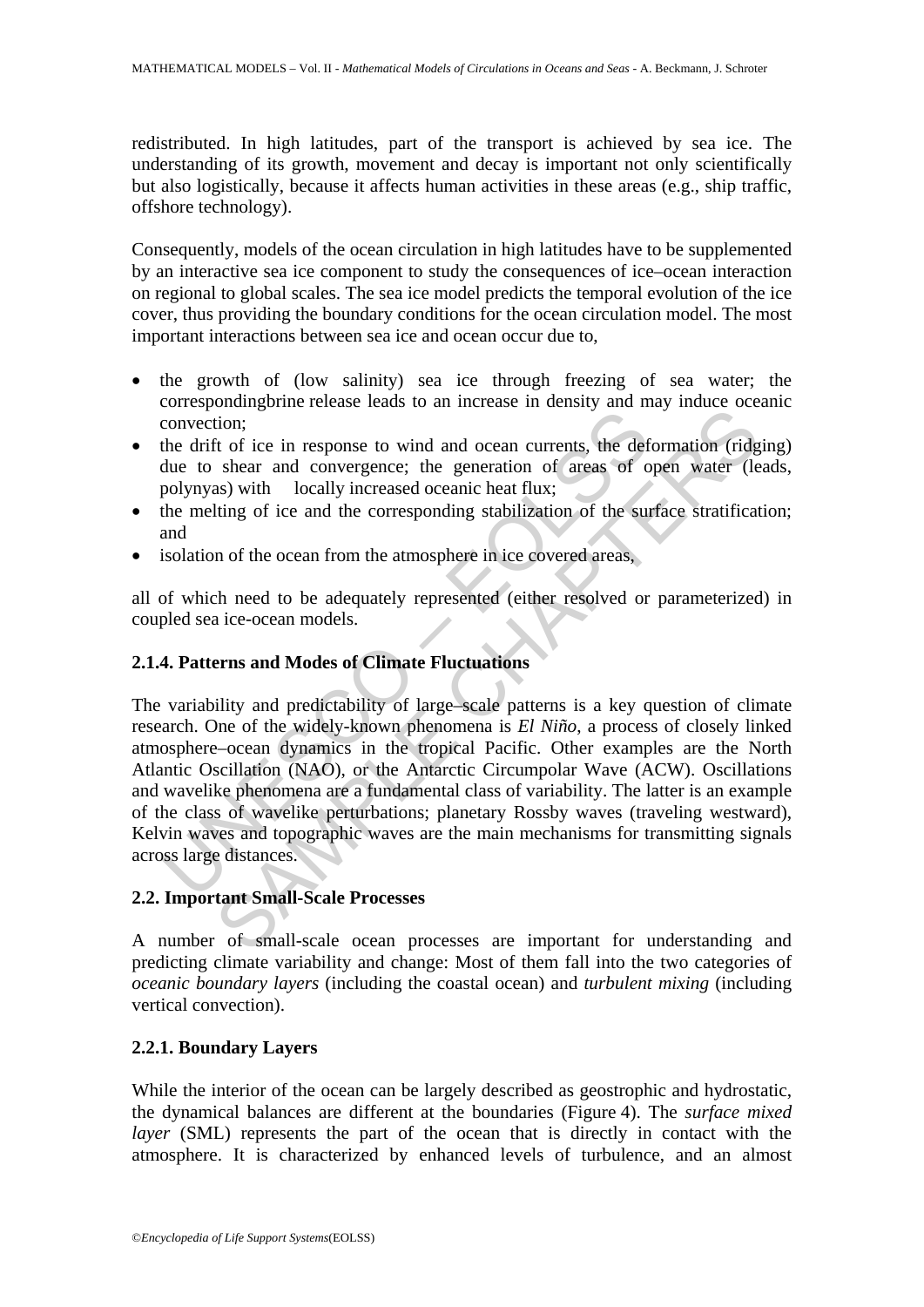complete vertical homogeneity. In low-to-mid-latitudes it isolates the deep ocean from diurnal and seasonal variations.

In high latitudes it transmits the atmospheric variability into the abyss. Air-sea coupling often requires a separate model for the surface mixed layer; for high latitudes, the inclusion of sea ice is necessary. The dynamics of the SML is also an important part of pelagic ecosystem studies.

A similar boundary layer exists at the bottom of the sea, where friction removes the kinetic energy supplied by the wind and thermohaline forcing. This *bottom (or benthic) boundary layer* (BBL) connects the shallow seas with the abyssal ocean basins. Detailed understanding and adequate representation of BBL processes in numerical ocean circulation models is necessary for,

- regional coastal studies (BBL dynamics determine how the coastal ocean redistributes physically, biologically, and chemically important tracers and material);
- global thermohaline circulation and climate variability studies (cross-slope transport and entrainment in the BBL control the rate and properties of dense water formation, the ventilation of the abyss, as well as the dynamics of overflow and passage throughflow between ocean basins; and
- sediment transport and paleoceanographic studies (near-bottom flows interact with the uppermost layers of the sediment).



Figure 4: Schematic cartoon of oceanic boundary layers. The thickness of the surface mixed layer varies spatially and temporally in response to surface wind and thermohaline forcing. The bottom boundary layer is thicker in areas of rough and sloping topography due to enhanced turbulence. Both vertical boundary layers converge in the coastal ocean, which can be viewed as the lateral boundary of the deep ocean. The thin dashed lines represent isopycnals.

Important aspects are the role of complex small-scale seafloor topography on the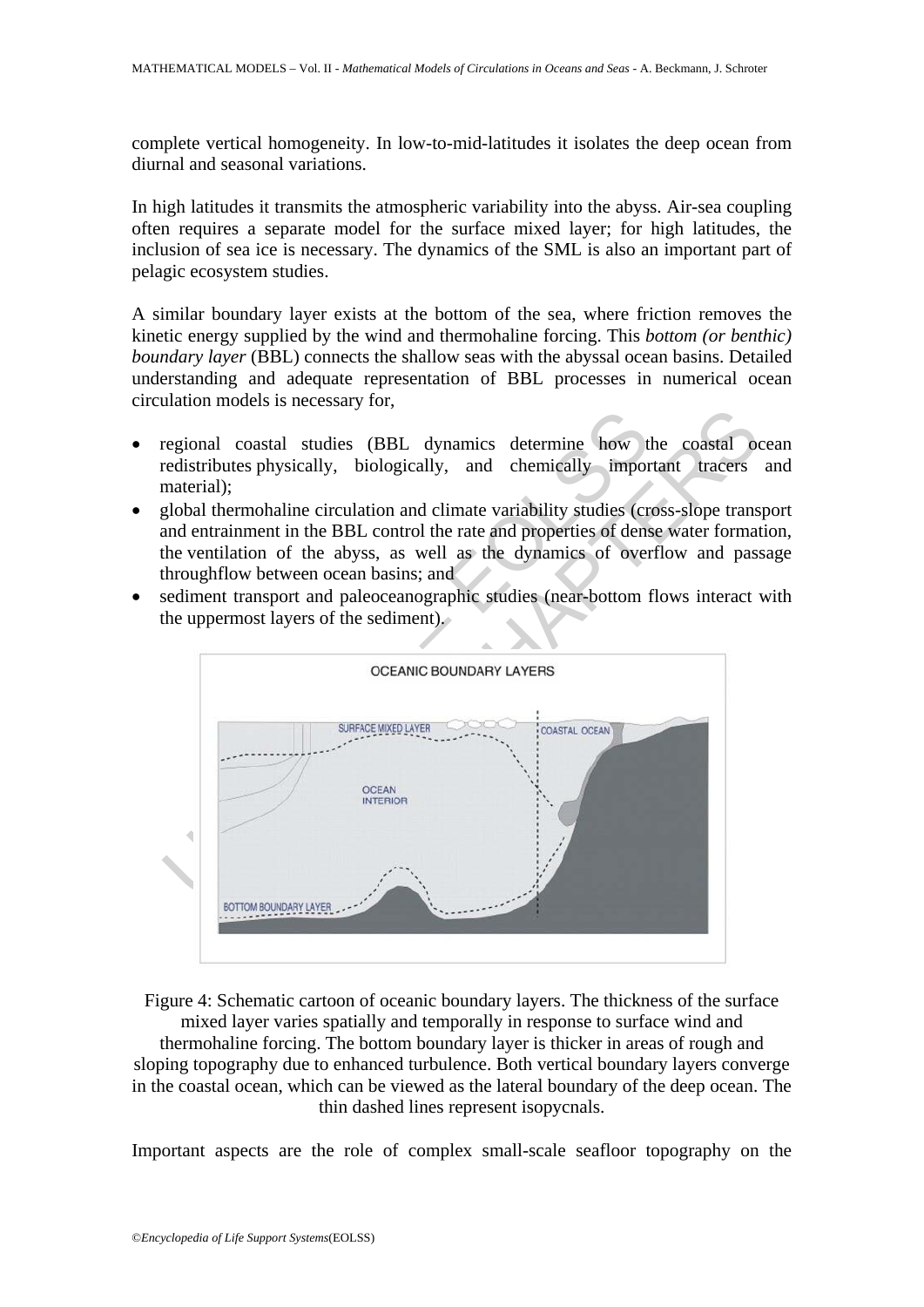dynamics of down-slope flows (plumes) and along-slope flows. Time-mean flows due to topographic stress (see section 5.5.3.) are generated under a wide variety of circumstances (e.g., tides, eddy motion).

From the ocean's perspective, the *coastal seas* represent the lateral boundaries. Although these areas occupy only about 10% of the global ocean area, they are by far the most important areas for human activities such as fish harvesting, mining, waste disposal, and recreation. The land-ocean interface also represents the primary zone of human habitation in many parts of the world.

Physical and biological processes in the coastal zones are often intimately linked, usually at short time scales and at small spatial scales. The main ingredients are windinduced up- and down-welling, coastal waves and along-shore currents and tides.

# TO ACCESS ALL THE **32 PAGES** OF THIS CHAPTER, Visit: http://www.eolss.net/Eolss-sampleAllChapter.aspx

#### **Bibliography**

- - -

Haidvogel D.B. and A. Beckmann (1999). *Numerical ocean circulation modeling*. Imperial College Press, London. [This textbook offers a comprehensive overview of the models and methods employed in the field of numerical ocean circulation modeling]

TO ACCESS ALL THE 32 PAGES OF THIS CHA Visit: http://www.eolss.net/Eolss-sampleAllChapte<br>
vogel D.B. and A. Beckmann (1999). Numerical ocean circulation modeling. 1<br>
of numerical ocean circulation modeling of the models an CO ACCESS ALL THE 32 PAGES OF THIS C[HAP](https://www.eolss.net/ebooklib/sc_cart.aspx?File=E6-03B-02-03)TER,<br>
SAMPLE CHAPTER, Visit: http://www.eolss.net/Eolss-sampleAllChapter.aspx<br>
F. and A. Beckmann (1999). Numerical ocean circulation modeling. Imperial College F<br>
is textbook offers Mc Williams J.C. (1998). Oceanic general circulation models. In E. Chassignet and J. Verron, editors, *Ocean modeling and parameterization*, pages 1–44. Kluwer Academic Publishers, Dordrecht. [This Chapter in an Edited Volume presents an introduction to state-of-the-art ocean general circulation modeling and parameterization]

Schmitz W.J. (1996). On the World Ocean Circulation: Volume I. Technical Report WHOI-96-03, Woods Hole Oceanographic Institution. [This Technical Report summarizes current knowledge on largescale low-frequency ocean currents]

#### **Biographical sketches**

**Aike Beckmann,** (born in 1958) studied oceanography at the Christian-Albrechts-University in Kiel, Germany, where he received his PhD in 1987 for a thesis on modeling quasi-geostrophic instability processes in the ocean. During his post-doc years at the Chesapeake Bay Institute in Baltimore, Maryland, USA, he began primitive equation modeling with a terrain-following coordinate model, specializing in process studies on topographic effects in the ocean. Back in Germany at the Institute for Marine Research Kiel, he also got involved in large-scale modeling activities. In 1994 he became senior scientist at the Alfred Wegener Institut for Polar and Marine Research, and led a group on modeling of coupled iceocean processes in the Antarctic Marginal Seas. In 2000, he attained his Habilitation at the Carl-von-Ossietzky-University in Oldenburg, Germany, for a thesis on flow around isolated seamounts. In 2003 he moved to the University of Helsinki where he currently leads a group working on ice-ocean modeling and marine systems research. His work areas include ocean process studies (topographic effects, seamounts, mesoscale instabilities and eddies, bottom boundary layer dynamics, Mediterranean outflow, tidal